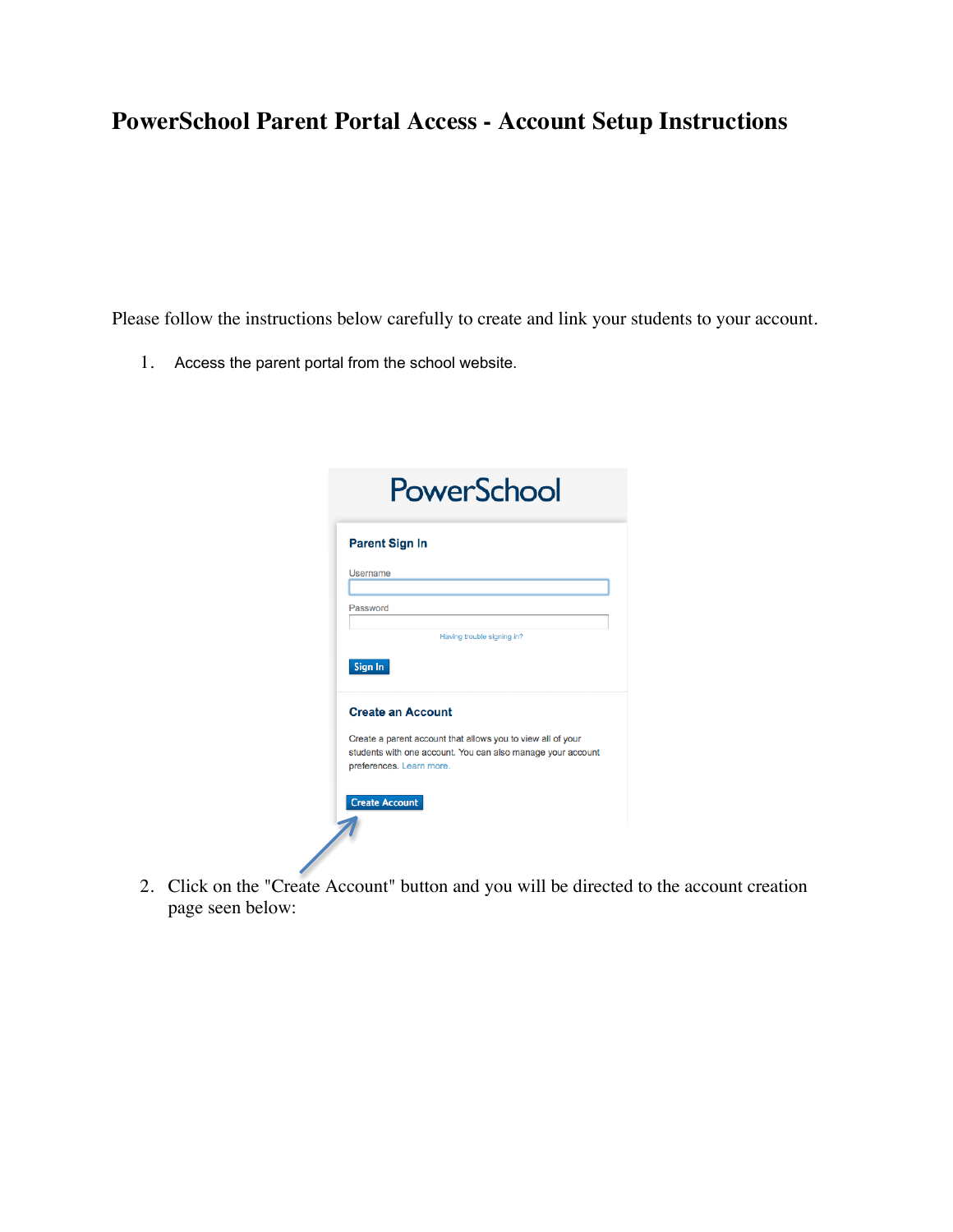| <b>Create Parent Account</b>   |                  |               |
|--------------------------------|------------------|---------------|
| <b>First Name</b>              | John             |               |
| <b>Last Name</b>               | Doe              |               |
| Email                          | jdoe@comcast.net |               |
| <b>Desired Username</b>        | jdoe253          |               |
| Password                       |                  | <b>Better</b> |
| Re-enter Password              |                  |               |
| New password must:             |                  |               |
| •Be at least 6 characters long |                  |               |

|                                  | <b>Student Name</b> | <b>Access ID</b> | <b>Access Password</b> | <b>Relationship</b>                                                                                                                                                                   |
|----------------------------------|---------------------|------------------|------------------------|---------------------------------------------------------------------------------------------------------------------------------------------------------------------------------------|
| 1.                               | <b>Katie Doe</b>    | <b>DOE351</b>    |                        | ÷<br>Father                                                                                                                                                                           |
| $\overline{2}$<br>3.<br>4.<br>5. |                     |                  |                        | -- Choose<br>Father<br>Mother<br>Grandfather<br>Grandmother<br>Aunt<br>Uncle<br><b>Brother</b><br><b>Sister</b><br>----------                                                         |
| 6.<br>7.                         | <b>Enter</b>        |                  |                        | <b>Adopted daughter</b><br>Adoptive parent<br>Adopted son<br>Brother, half<br>Brother, step<br>Cousin<br>Daughter<br>Father, foster<br>$\frac{1}{\sqrt{2}}$<br>Father, step<br>Friend |

| <b>First Name</b>                                                                          | John             |                                                                                                                |                                 |
|--------------------------------------------------------------------------------------------|------------------|----------------------------------------------------------------------------------------------------------------|---------------------------------|
| <b>Last Name</b>                                                                           | Doe              |                                                                                                                |                                 |
| Email                                                                                      | jdoe@comcast.net |                                                                                                                |                                 |
| <b>Desired Username</b>                                                                    | jdoe253          |                                                                                                                |                                 |
| Password                                                                                   |                  |                                                                                                                | <b>Better</b>                   |
| <b>Re-enter Password</b>                                                                   |                  |                                                                                                                |                                 |
| New password must:                                                                         |                  |                                                                                                                |                                 |
| •Be at least 6 characters long                                                             |                  |                                                                                                                |                                 |
|                                                                                            |                  | Enter the Access ID, Access Password, and Relationship for each student you wish to add to your Parent Account |                                 |
|                                                                                            | <b>Access ID</b> | <b>Access Password</b>                                                                                         | <b>Relationship</b>             |
|                                                                                            | <b>DOE351</b>    |                                                                                                                | Father                          |
|                                                                                            |                  |                                                                                                                | -- Choose                       |
|                                                                                            |                  |                                                                                                                | Father                          |
|                                                                                            |                  |                                                                                                                | Mother<br>Grandfather           |
|                                                                                            |                  |                                                                                                                | <b>Grandmother</b>              |
|                                                                                            |                  |                                                                                                                | Aunt                            |
|                                                                                            |                  |                                                                                                                | Uncle                           |
|                                                                                            |                  |                                                                                                                | <b>Brother</b><br><b>Sister</b> |
|                                                                                            |                  |                                                                                                                | ---------                       |
|                                                                                            |                  |                                                                                                                | <b>Adopted daughter</b>         |
|                                                                                            |                  |                                                                                                                | <b>Adoptive parent</b>          |
|                                                                                            |                  |                                                                                                                | <b>Adopted son</b>              |
|                                                                                            |                  |                                                                                                                | Brother, half                   |
|                                                                                            |                  |                                                                                                                | Brother, step<br>Cousin         |
|                                                                                            |                  |                                                                                                                | Daughter                        |
| <b>Link Students to Account</b><br><b>Student Name</b><br><b>Katie Doe</b><br><b>Enter</b> |                  |                                                                                                                | Father, foster<br>Father, step  |

In the Create Parent Account portion of this form enter the following information: Your First Name: Your Last Name: Your Email Address: The email address must be unique. If Parent/Guardians share the same email address, you should only set up one parent access account and you can only login and access one at a time. If you have different email addresses you can set up another account with that email address.

Desired User Name: Enter your choice, no apostrophe's or email addresses must be in lower case letters. Password: Again, enter your choicemust be at least 6 characters and all lowercase.

Re-Enter Password: Re-enter the same password to verify.

This is where you will setup access to ALL your students.

•Enter the Name of each Student you wish to associate with.

•Enter the Access ID and Access Password you were given from your child's school. NOTE: the access ID and access password must be entered exactly as it appears on the form provided by the school.

•Select the relationship you are to the student.

**NOTE:** Should you enter something incorrectly, when you hit Enter, the Edit checks will catch the error; but unfortunately, also blank out many of the fields you have entered. You must re-enter the information in it's entirety before the record is created.

3. Click **Enter** when you have completed entering all the information for your student and you will receive a confirmation that your account was created and you are ready to login. If you do not have all your student's access information at this time, you are able to add students after the account is created.

# PowerSchool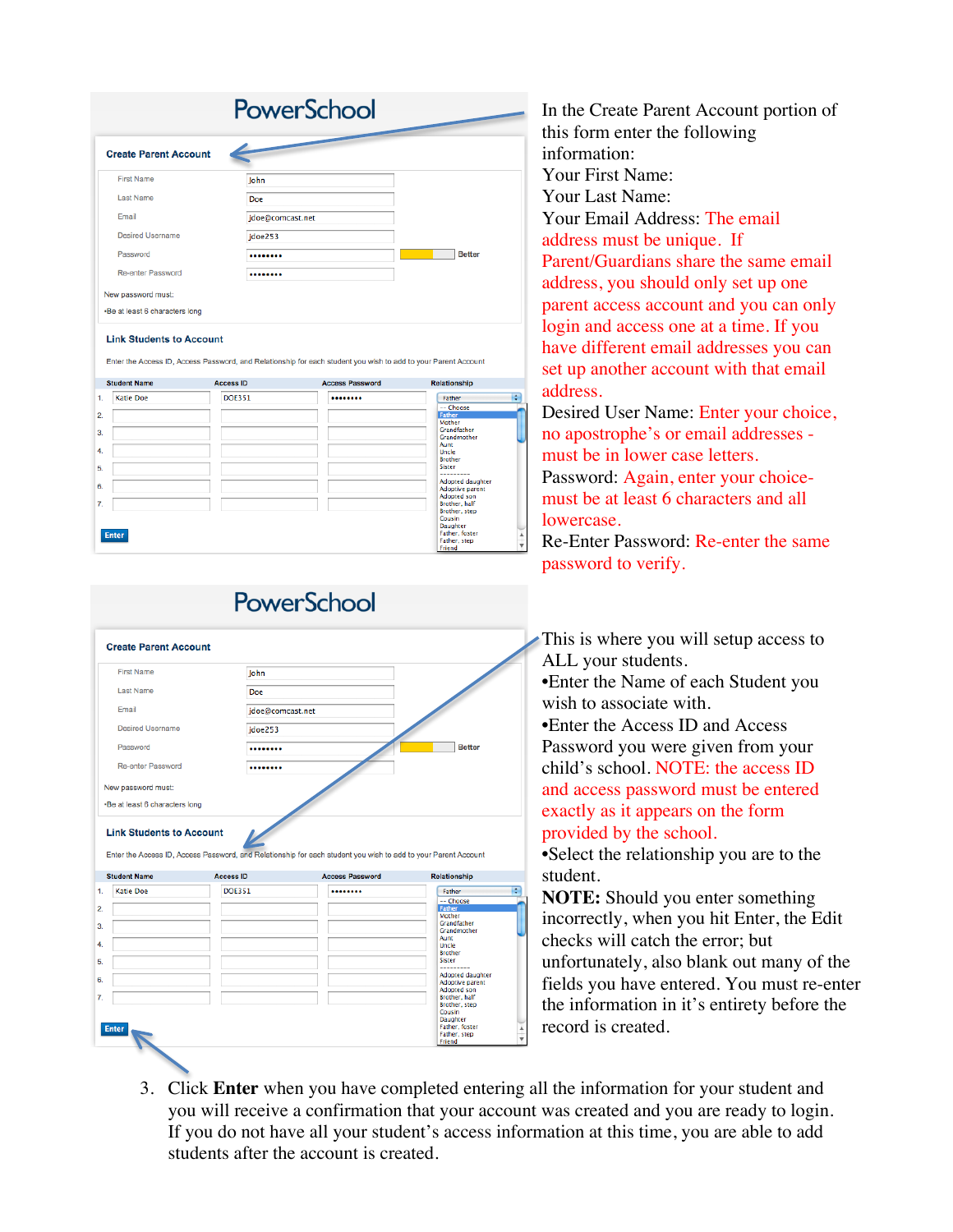## **What if you forget your login information?**

On the login page click on **Having Trouble Logging in?**

### **If you forgot your Password:**

- Fill in your Username
- Fill in your Email Address
- Click Enter

The system will authenticate your information and send you a Security Token with instructions on how to re-set your Password to the Email address listed.

**It is important to note that the Security Token sent is only good for 30 minutes. If the Parent/Guardian fails to re-set the Password in that allotted time, you will need to repeat the process.**

#### **If you forgot your Username:**

- Click on the Forgot Username? tab
- Enter your Email Address
- Click Enter

The system will authenticate your information and send you an Email listing your Username.

| <b>Parent Sign In</b> |                            |
|-----------------------|----------------------------|
| Username              |                            |
|                       |                            |
| <b>Passwo</b>         |                            |
|                       | Having trouble signing in? |

 $C_{\rm L}$ 

#### **Recover Account Sign In Information**

To recover your account sign in information, provide the information below.

| Forgot Password?     | Forgot Username?<br>ı |  |
|----------------------|-----------------------|--|
| Username             |                       |  |
| <b>Email Address</b> |                       |  |
| <b>Enter</b>         |                       |  |

## **How to Add a Student to Your Parent Account**

Use this procedure to add one or more students to your parent account. You will need an Access ID and Access Password which was provided to you by your child's school.



On the start page, click on the **link helicial link** from the navigation menu on the left. The Account Preferences – Profile page appears.

Click the **Students** tab.

On the Students tab, click the  $\blacksquare$  **Add**  $\uparrow$  icon to add a student to your parent account.

The Add Student dialog appears.

| <b>Student Name</b> | <b>Access ID</b> | <b>Access Password</b> | Relationship     |
|---------------------|------------------|------------------------|------------------|
|                     |                  |                        | -- Choose        |
|                     |                  |                        |                  |
|                     |                  |                        | Submit<br>Cancel |